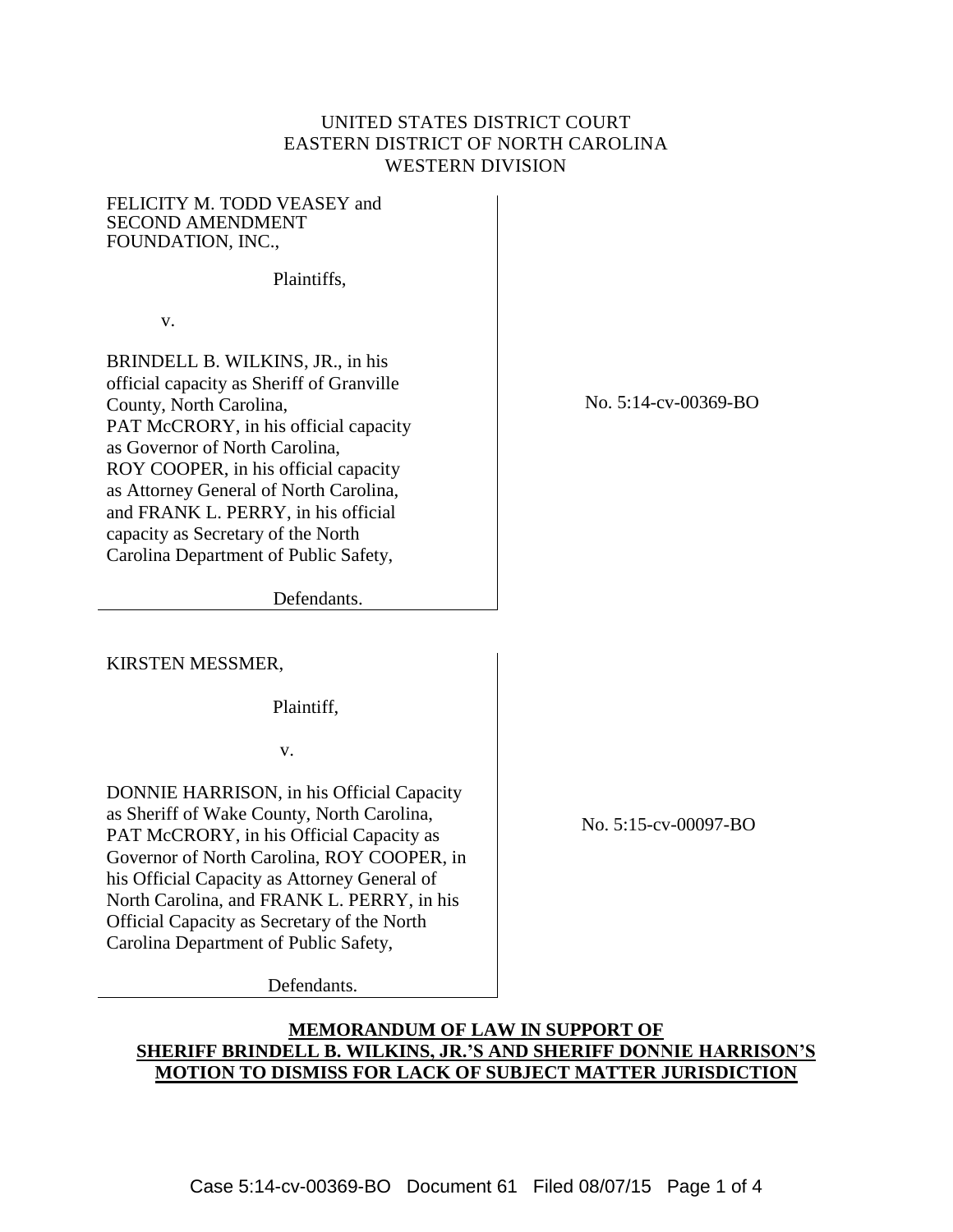#### **STATEMENT OF FACTS**

The Court will recall that these actions are constitutional challenges to N.C.G.S. § 14- 415.12(a), the state statute prohibiting non-citizens from applying for concealed carry permits.

On August 5, 2015, Governor McCrory signed legislation repealing the challenged citizenship requirement of N.C.G.S. § 14-415.12(a). Exhibit A, Session Law 2015-195 at § 17. The legislation became effective upon the Governor's signature. *Id.* at § 18.

The new state law expressly allows non-citizens to obtain a concealed carry permit if they have "been lawfully admitted for permanent residence as defined in 8 U.S.C. 1101(a)(20)." *Id.* at § 17. Plaintiffs Felicity M. Todd Veasey and Kirsten Messmer have both been lawfully admitted for permanent residence as defined in 8 U.S.C.  $1101(a)(20)$ . [5:14-cv-00369, DE 53; 5:15-cv-00097, DE 34]. Thus, under the new state law, the State of North Carolina no longer prohibits them from obtaining a concealed carry permit.

#### **ARGUMENT**

## **THE CASES SHOULD BE DISMISSED AS MOOT BECAUSE THE LEGISLATURE HAS REPEALED THE CHALLENGED STATE LAW.**

It is well-settled that when a legislature amends or repeals a challenged law, the case challenging the prior law is moot. *See United States Dep't of the Treasury v. Galioto*, 477 U.S. 556, 559-60 (1986) (holding that an equal protection challenge to federal firearms statute was moot after Congress amended the statute to eliminate the discriminatory provision); *see also, e.g.*, *Princeton Univ. v. Schmid*, 455 U.S. 100, 103 (1982) (per curiam); *Brooks v. Vassar*, 462 F.3d 341, 348 (4th Cir. 2006).

These actions are constitutional challenges to the citizenship requirement of N.C.G.S. § 14-415.12(a). The new state law repealed that citizenship requirement. *See* Exhibit A, Session Law 2015-195. Accordingly, these cases are moot.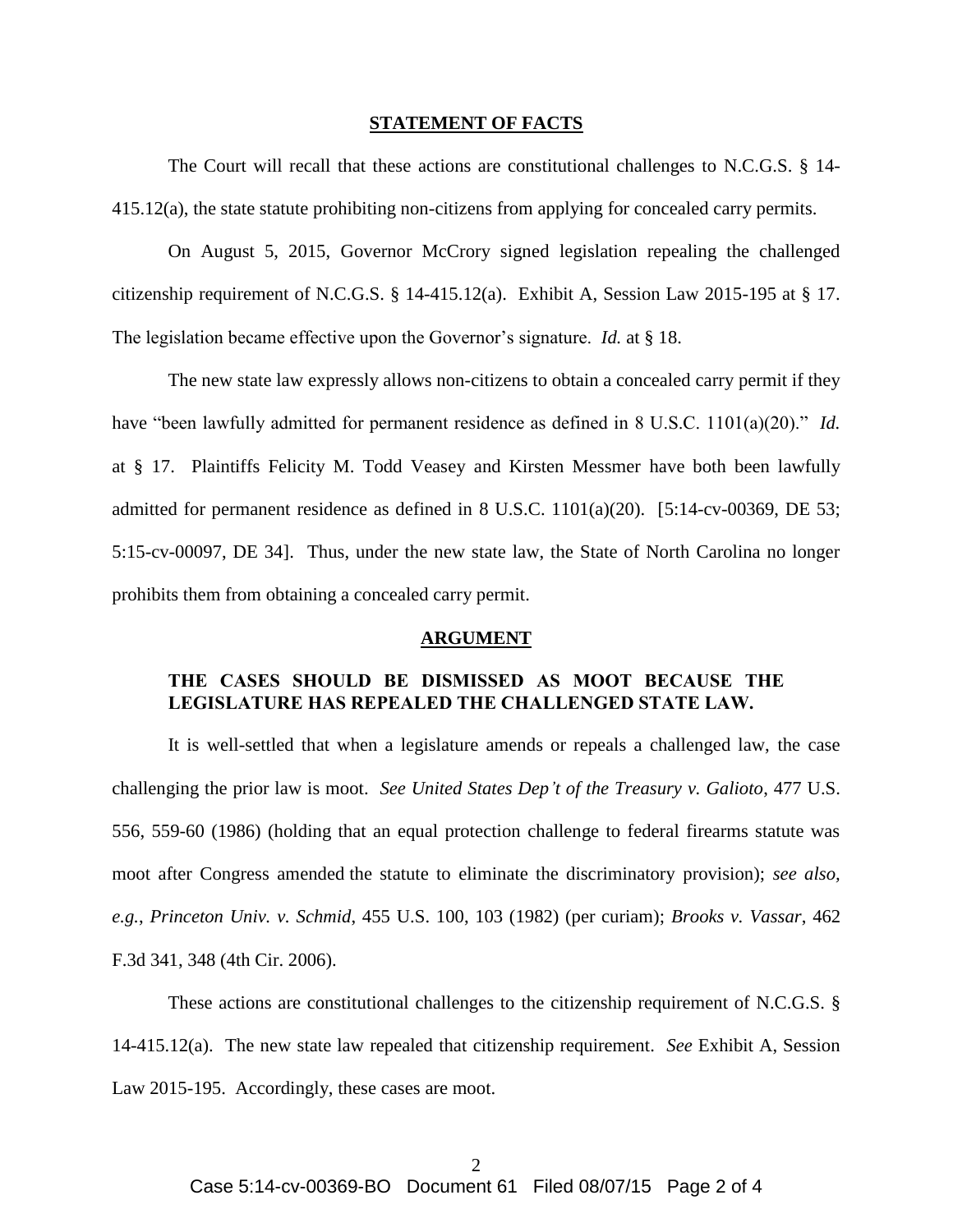### **CONCLUSION**

For the foregoing reasons, Defendants Brindell B. Wilkins, Jr. and Donnie Harrison respectfully request that the Court dismiss the above-captioned actions for lack of subject matter jurisdiction.

Respectfully submitted the 7th day of August, 2015.

### **POYNER SPRUILL LLP**

By: s/ Andrew H. Erteschik Andrew H. Erteschik N.C. State Bar No. 35269 aerteschik@poynerspruill.com P.O. Box 1801 Raleigh, NC 27602-1801 Telephone: 919.783.2895 Facsimile: 919.783.1075

> **COUNSEL FOR SHERIFF BRINDELL B. WILKINS, JR. AND SHERIFF DONNIE HARRISON**